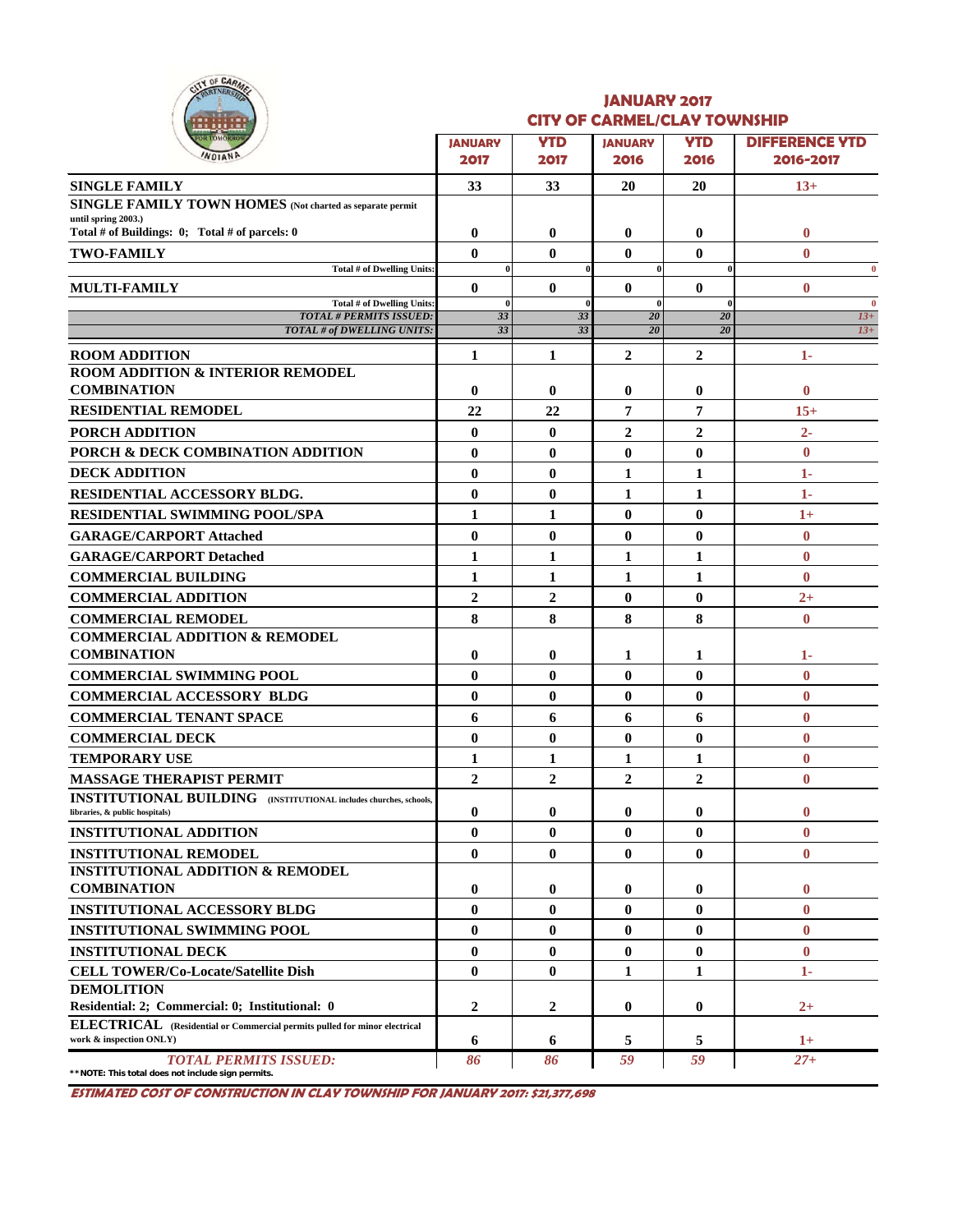# **D.O.C.S. BUILDING & SIGN ACTIVITY JANUARY 2017**

#### **COMMERCIAL, INSTITUTIONAL, & MULTI-FAMILY - NEW STRUCTURES, ACCESSORY BUILDINGS, ADDITIONS, TENANT FINISHES, REMODELS, POOLS, DECKS (Institutional includes churches, schools & libraries)**

|  | <b>Type of Construction</b> |  |
|--|-----------------------------|--|
|  |                             |  |

#### **Total Permits Issued**

## **PERMITS ISSUED**

| <b>COMMERCIAL NEW STRUCTURE:</b><br>• Village Center Shoppes, 12741 Horseferry Rd.                                                                                                                                                                                                                                                                                                                                                                                                                                                                                                                                                                                                                                                                                                                         |  |
|------------------------------------------------------------------------------------------------------------------------------------------------------------------------------------------------------------------------------------------------------------------------------------------------------------------------------------------------------------------------------------------------------------------------------------------------------------------------------------------------------------------------------------------------------------------------------------------------------------------------------------------------------------------------------------------------------------------------------------------------------------------------------------------------------------|--|
| <b>COMMERCIAL ADDITION:</b><br>• MedVet, 9650 Mayflower Park Dr.<br>• Children's TheraPlay Stable, 9919 Towne Rd.                                                                                                                                                                                                                                                                                                                                                                                                                                                                                                                                                                                                                                                                                          |  |
| COMMERCIAL TENANT FINISH / REMODEL:<br>• LHD Benefit Advisors, 250 W. 96 <sup>th</sup> St. #350<br>• Oaktree Financial, 12900 N. Meridian St. #180<br>• Family Allergy & Asthma, 4400 Weston Pointe Dr. #140 & #150<br>• Fusion Alliance, 301 Pennsylvania Parkway #200<br>• Customized Energy Solutions Cornerstone, 912 S. Rangeline Rd. #240<br>• Rodizio Grill Brazilian Steakhouse, 2375 E. 116th St.<br>• Premier Family Chiropractic, 120 E. Carmel Dr.<br>• Quantic Bank, 11595 N. Meridian St. #750<br>• Rejoyce Financial, 5 Center Green #106<br>. Woodland Country Club, 100 Woodland Dr.<br>• Performance Contracting, 9810 Mayflower Park Dr.<br>• Riverview Health, 14535-A Hazel Dell Parkway<br>• Orange Theory Fitness, 400 W. 106 <sup>th</sup> #145<br>· Target, 10401 N. Michigan Rd. |  |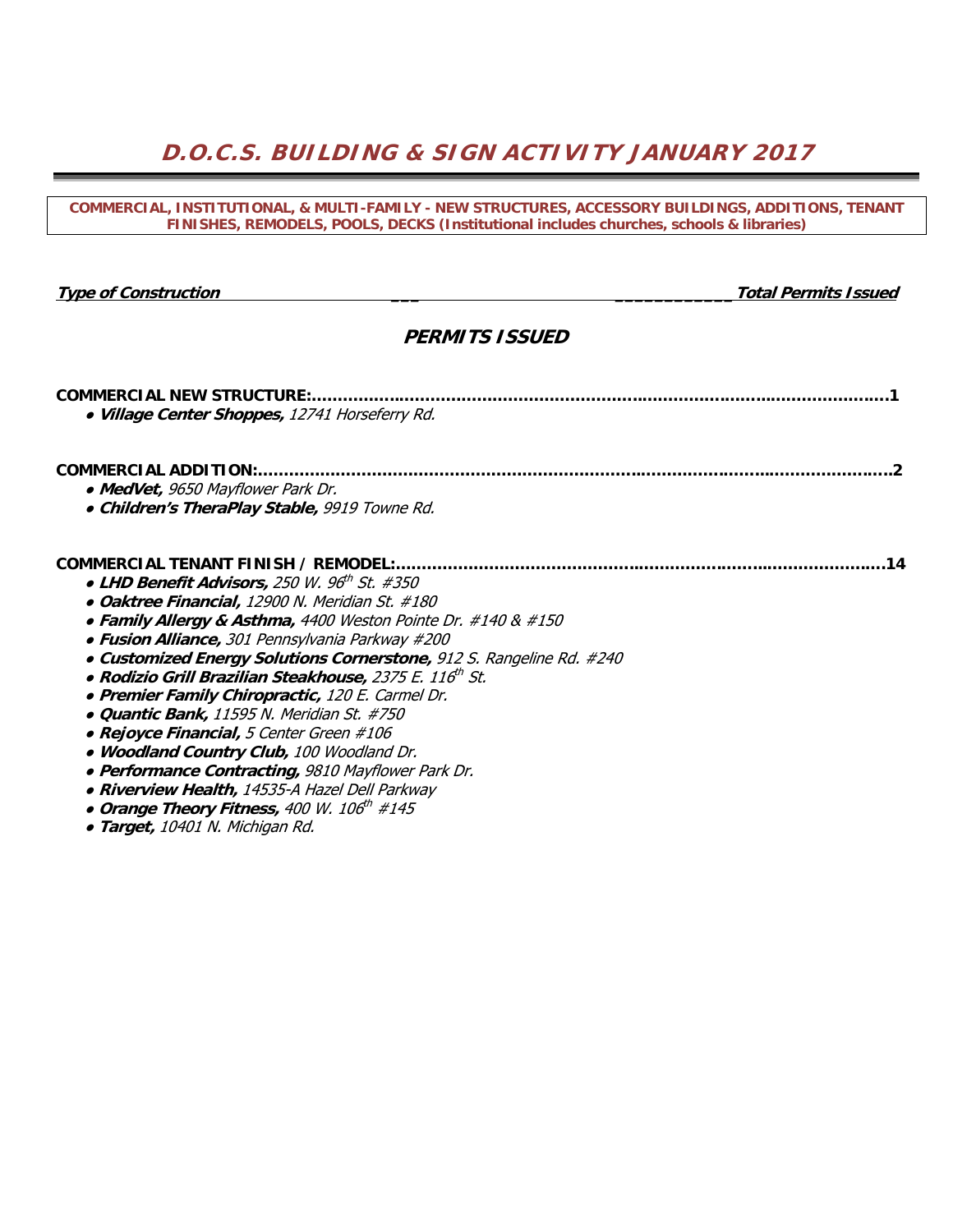## **COMMERCIAL CERTIFICATES OF OCCUPANCY ISSUED**

| <b>COMMERCIAL NEW STRUCTURE:</b>                                  |  |
|-------------------------------------------------------------------|--|
| • Meridian & Main Retail Shell, 1438 W. Main St.                  |  |
|                                                                   |  |
| • Seasons of Carmel, 9815 Westfield Blvd.                         |  |
| COMMERCIAL TENANT FINISH / REMODEL:.                              |  |
| • Liberty Mutual Indy PI, 310 E. $96th$ St. 1 <sup>st</sup> Floor |  |
| • Eighteen Eight Fine Men's Salon, 14550 Clay Terrace Blvd. #155  |  |
| • Springhill Suites, 11855 N. Meridian St.                        |  |
| • Market Share Financial, 11611 N. Meridian St. #300              |  |
| • Carmel Community Room, 11911 N. Meridian St.                    |  |
| • Indiana Sports Medical Massage, 10585 N. Meridian St.           |  |
| • Carmel Timeshare, 11911 N. Meridian St.                         |  |
| • Proofpoint, $450 E. 96th St. #251$                              |  |
| • Patachou, 5790 E. Main St.                                      |  |
| • Advisa, 210 N. Rangeline Rd.                                    |  |
| • Next Gear Capital, 1320 City Center Dr. 1st Floor               |  |
| . Potbelly Sandwich Shop, 11529 Springmill Rd. #100               |  |
| • Midwest ISO, 720 City Center Dr.                                |  |

# **D.O.C.S. BUILDING & SIGN ACTIVITY JANUARY 2017**

|                                                                                                                                                                                                                                                                                        | <b>JAN 2017</b> | <b>JAN 2016</b> |
|----------------------------------------------------------------------------------------------------------------------------------------------------------------------------------------------------------------------------------------------------------------------------------------|-----------------|-----------------|
| <b>TOTAL PERMITS ISSUED:</b> (EXCLUDING Water, Sewer, and Sign Permits)                                                                                                                                                                                                                | 86              | 59              |
| <b>TOTAL WATER &amp; SEWER PERMITS:</b>                                                                                                                                                                                                                                                | 29              | 29              |
| TOTAL SIGN PERMITS: (May not include signs approved for/with the issuance/guidelines of a Temporary Use permit)                                                                                                                                                                        | 25              | 27              |
| <b>BUILDING INSPECTIONS PERFORMED:</b>                                                                                                                                                                                                                                                 | 438             | 349             |
| (The # includes inspections by Urban Forestry; but does not include Carmel Fire Dept. or Code Enforcement inspections)<br><b>BUILDING PLAN REVIEWS:</b><br>(As of Feb. 2008: This # includes inspections plan reviews completed by the Building & Code staff for various permit types) | 85              | 62              |
| PUBLIC REQUEST FOR INFORMATION (RFI):                                                                                                                                                                                                                                                  | 41              | 27              |

# **D.O.C.S. NEWS AND NOTES JANUARY 2017**

- ● **David Littlejohn attended a Title VI meeting in Indianapolis on January 19**
- **Daren Mindham & Nichole Speth attended the Indiana Arborist Association conference in Indianapolis January 25-26**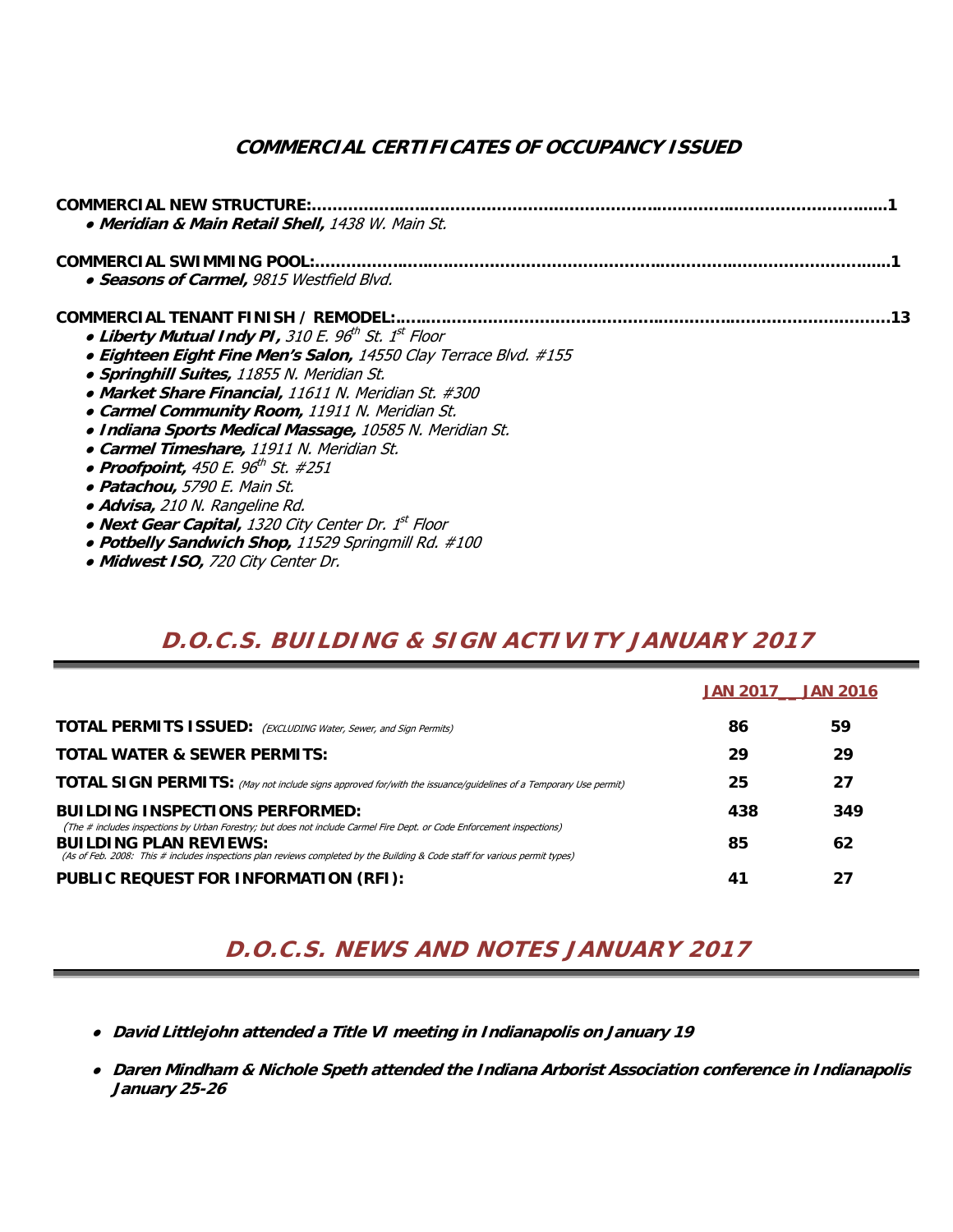# **D.O.C.S. CODE ENFORCEMENT ACTIVITY JANUARY 2017**

#### **CODE ENFORCEMENT TASK REPORT SUMMARY FOR JANUARY 2017**

| <b>COMPLAINTS RECEIVED</b> | <b>TOTAL:</b> | <b>INSPECTION STATISTICS</b> |             | <b>TOTAL:</b> |
|----------------------------|---------------|------------------------------|-------------|---------------|
| FMAIL                      | 4             | <b>NEW CASES</b>             | 68          |               |
| "MY CARMEL" APP            | 6             | INITIAL INSPECTIONS          |             | 36            |
| <b>PHONE</b>               | 5             | <b>ABATEMENT</b>             |             |               |
| <b>REFERRAL</b>            | 0             | INITIAL VIOLATION NOTICE     |             | 46            |
| <b>STAFF</b>               | 53            | <b>RE-INSPECTIONS</b>        | 61          |               |
| WALK-IN                    | 0             | <b>CLOSED CASES</b>          |             | 32            |
| <b>INSPECTIONS BY AREA</b> | <b>WEST</b>   | <b>CENTRAL</b>               | <b>EAST</b> | <b>TOTAL:</b> |
| <b>NEW CASES</b>           | 8             | 39                           | 21          | 68            |
| INITIAL INSPECTIONS        | 5             | 23                           | 8           | 36            |
| <b>RE-INSPECTIONS</b>      | 5             | 33                           | 23          | 61            |
| <b>CLOSED CASES</b>        | 4             | 20                           | 8           | 32            |

### **CODE ENFORCEMENT MONTHLY REPORT FOR JANUARY 2017**

| TYPE OF COMPLAINT/VIOLATION | <b>NEW CASES</b> | TYPE OF COMPLAINT/VIOLATION         | <b>NEW CASES</b> |
|-----------------------------|------------------|-------------------------------------|------------------|
| BUILDING CODE VIOLATIONS    |                  | PROPERTY MAINTENANCE                |                  |
| <b>COMMERCIAL VEHICLE</b>   |                  | RECREATIONAL VEHICLE                |                  |
| <b>DUMPSTER</b>             | 6                | RIGHT-OF-WAY OBSTRUCTION            |                  |
| <b>FARM ANIMALS</b>         | 0                | <b>SIDEWALK</b>                     | 0                |
| <b>FENCE VIOLATION</b>      | 0                | <b>SIGNS</b>                        | 136              |
| <b>GRASS OR WEEDS</b>       |                  | TRASH/DEBRIS                        |                  |
| <b>HOME OCCUPATION</b>      |                  | UNSAFE BUILDING                     |                  |
| NOISE REGULATIONS           | 0                | VEHICLE ON DISPLAY, ON LAWN OR JUNK | 4                |
| OPEN AND ABANDONED          | $\Omega$         | ZONING USE VIOLATIONS               | 32               |
| OUTDOOR STORAGE             | 0                | <b>OTHER</b>                        | 5                |
| PARKING IN LAWN/GREENBELT   |                  | <b>TOTAL</b>                        | 204              |
|                             |                  |                                     |                  |

#### **FORECLOSURE MONITORING SUMMARY FOR JANUARY 2017**

| COMPLAINTS RECEIVED      | <b>TOTAL:</b> |
|--------------------------|---------------|
| NEW CASES                |               |
| INITIAL INSPECTIONS      | 5             |
| ABATEMENT                | $\mathbf{0}$  |
| INITIAL VIOLATION NOTICE | 6             |
| RE-INSPECTIONS           | 52            |
| CLOSED CASES             |               |

| <b>FORECLOSURE STATISTICS</b> | <b>WEST</b> | <b>CENTRAL</b> | <b>EAST</b> | <b>TOTAL:</b> |
|-------------------------------|-------------|----------------|-------------|---------------|
| <b>NEW CASES</b>              |             |                |             |               |
| INITIAL INSPECTIONS           |             |                |             |               |
| RE-INSPECTIONS                |             | 14             | 27          | 52            |
| <b>CLOSED CASES</b>           |             |                |             |               |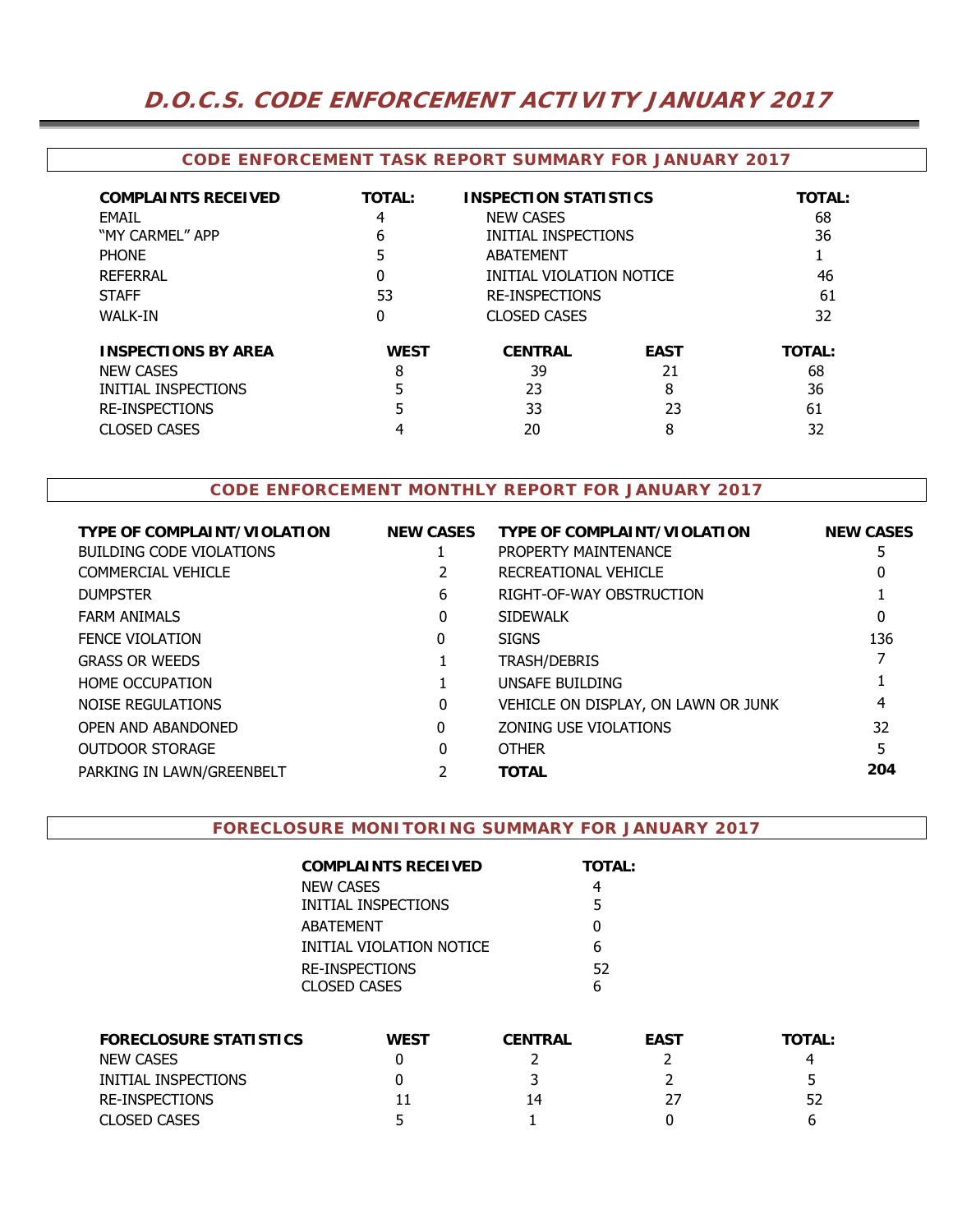### DEPARTMENT OF COMMUNITY SERVICES INCOME REPORT JANUARY 1-31, 2017



| <b>TRANSACTION TYPE:</b>                                                                                                                                                       | <b>TRANSACTIONS:</b> | <b>TRANSACTIONS:</b>           |
|--------------------------------------------------------------------------------------------------------------------------------------------------------------------------------|----------------------|--------------------------------|
| <b>BUILDING PERMITS:</b> [Building permits includes the fee for full Certificate of Occupancy (C/O) or Substantial<br>Completion (C.S.C.) that will be issued, when required.] | 69                   | \$<br>87,040.19                |
| <b>DEMOLITION PERMITS:</b>                                                                                                                                                     | $\overline{2}$       | \$<br>563.00                   |
| ELECTRICAL PERMITS: (Separate electrical/meter inspections-no other work being done.)                                                                                          | 3                    | \$<br>260.00                   |
| <b>LATE FEES:</b>                                                                                                                                                              | 0                    | \$                             |
| <b>MASSAGE THERAPIST PERMITS/RENEWALS:</b>                                                                                                                                     | 5                    | \$<br>100.00                   |
| RE-INSPECTION, ADDITIONAL INSPECTION, AND/OR TEMPORARY C/O /                                                                                                                   | 34                   | \$<br>7,722.80                 |
| C.S.C. FEES:                                                                                                                                                                   |                      |                                |
| PLAN AMENDMENT: (COMMERCIAL/INSTITUTIONAL)                                                                                                                                     | 0                    | \$                             |
| PLAN AMENDMENT: (RESIDENTIAL)                                                                                                                                                  | 0                    | \$                             |
| <b>SPECIAL EVENT PERMITS:</b>                                                                                                                                                  | 0                    | \$                             |
| <b>TEMPORARY USE PERMITS/EXTENSIONS:</b>                                                                                                                                       | 0                    | \$                             |
| <b>ABATEMENT:</b>                                                                                                                                                              | 0                    | \$                             |
| <b>ADLS: (Applications)</b>                                                                                                                                                    | 1                    | \$<br>1,014.00                 |
| <b>ADLS AMENDMENTS:</b>                                                                                                                                                        | 1                    | \$<br>674.00                   |
| <b>COMMITMENT AMENDMENTS:</b>                                                                                                                                                  | 0                    | \$                             |
| <b>DEVELOPMENT PLAN:</b>                                                                                                                                                       | 0                    | \$                             |
| <b>DEVELOPMENT PLAN AMENDMENTS:</b>                                                                                                                                            | 1                    | \$<br>1,165.42                 |
| <b>HPR REVIEWS:</b>                                                                                                                                                            | 0                    | \$                             |
| <b>ORDINANCE AMENDMENT APPLICATIONS:</b>                                                                                                                                       | 0                    | \$                             |
| <b>PLAT VACATIONS:</b>                                                                                                                                                         | 0                    | \$                             |
| <b>PRIMARY PLATS:</b>                                                                                                                                                          | 1                    | \$<br>2,564.50                 |
| <b>PRIMARY PLAT AMENDMENTS:</b>                                                                                                                                                | $\mathbf{1}$         | \$<br>605.00                   |
| <b>PUD ORDINANCES:</b>                                                                                                                                                         | 0                    | \$<br>٠                        |
| <b>REZONE:</b>                                                                                                                                                                 | 0                    | \$<br>$\overline{\phantom{0}}$ |
| <b>SDR SITE PLAN REVIEWS:</b>                                                                                                                                                  | 0                    | \$                             |
| <b>SECONDARY PLATS / REPLATS:</b>                                                                                                                                              | 1                    | \$<br>4,900.00                 |
| <b>SUBDIVISION WAIVERS:</b>                                                                                                                                                    | 0                    | \$                             |
| <b>ZONING WAIVER:</b>                                                                                                                                                          | 3                    | \$<br>1,214.00                 |
| <b>TAC ONLY APPLICATIONS:</b>                                                                                                                                                  | 0                    | \$<br>۰                        |
| <b>COMMITMENT AMENDMENT:</b>                                                                                                                                                   | 0                    | \$                             |
| DEVELOPMENT STANDARDS VARIANCES:                                                                                                                                               | 3                    | \$<br>2,500.00                 |
| <b>HEARING OFFICER REVIEWS:</b>                                                                                                                                                | 4                    | \$<br>2,288.00                 |
| <b>SPECIAL EXCEPTION VARIANCE:</b>                                                                                                                                             | $\Omega$             | \$                             |
| <b>SPECIAL USES: (Includes Special Use Amendments)</b>                                                                                                                         | 0                    | \$<br>-                        |
| <b>USE VARIANCES:</b>                                                                                                                                                          | 0                    | \$                             |
| <b>SIGN PERMITS:</b>                                                                                                                                                           | 0                    | \$                             |
| <b>ADMINISTRATIVE APPROVALS:</b>                                                                                                                                               | 0                    | \$<br>٠                        |
| <b>APPEALS:</b>                                                                                                                                                                | 0                    | \$                             |
| MISC.: (COPIES/MAPS/DUPLICATE PLARCARDS/ETC)                                                                                                                                   | 3                    | \$<br>37.15                    |
| <b>ZONING DETAILS/LETTER:</b>                                                                                                                                                  | 0                    | \$<br>-                        |
| PARK & RECREATION IMPACT FEE: (PRIF)                                                                                                                                           | 29                   | \$<br>73,722.00                |
| <b>TOTALS:</b>                                                                                                                                                                 |                      |                                |
| <b>GENERAL FUND #101:</b>                                                                                                                                                      |                      | \$<br>117,414.03               |
| PRIF ACCOUNT # 106:                                                                                                                                                            |                      | \$<br>73,722.00                |
| <b>UTILITY FEES: (Sewer/Water permits)</b>                                                                                                                                     |                      | \$<br>75,589.00                |
| <b>TOTAL DEPOSIT:</b>                                                                                                                                                          |                      | \$<br>266,725.03               |
| Last Month's General Fund Deposit:                                                                                                                                             |                      | \$<br>103,339.14               |
| <b>Last Month's Total Deposit:</b>                                                                                                                                             |                      | \$<br>250,318.14               |

**NOTE: Receipts were deposited for 20 business days this month.**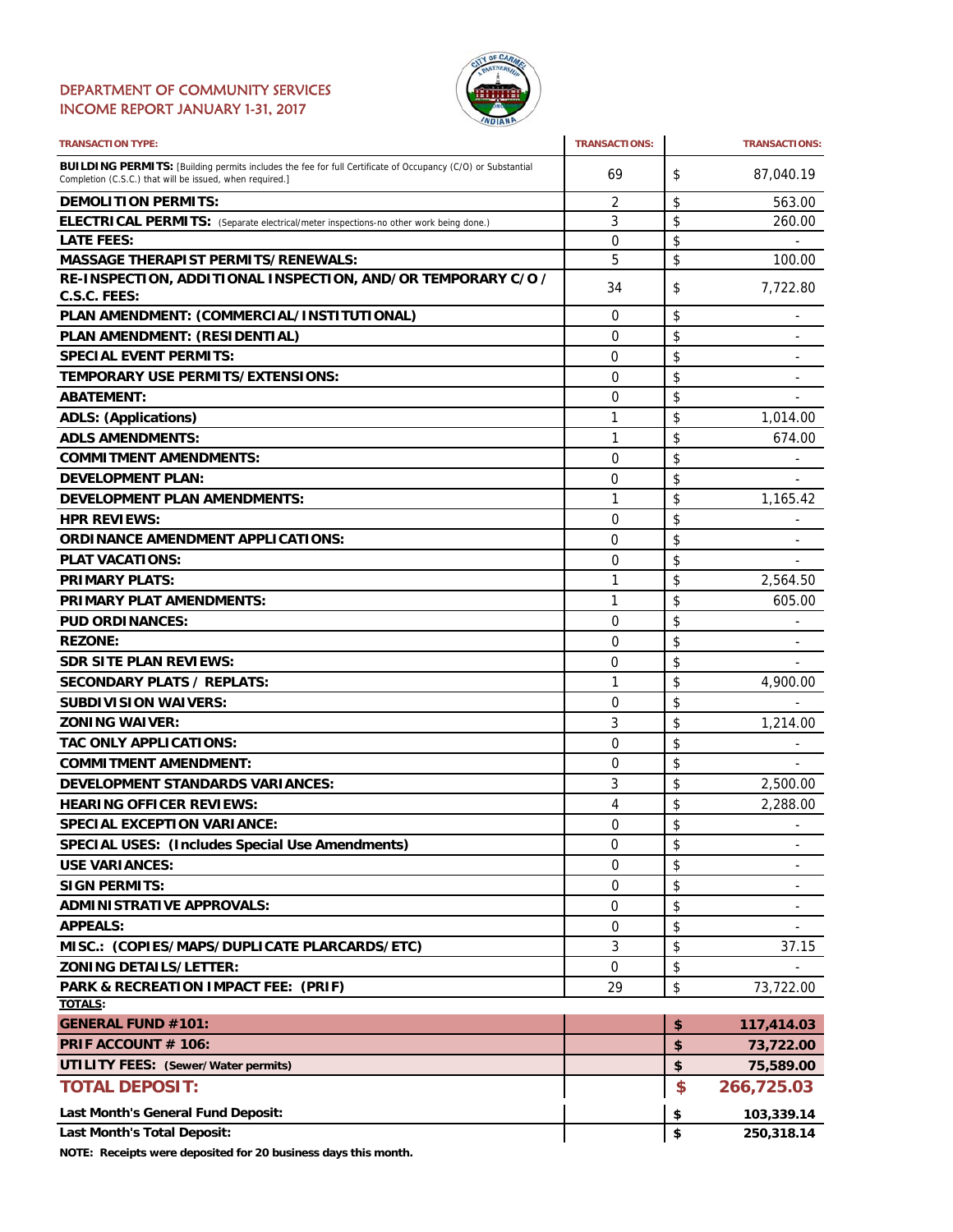# **City of Carmel Monthly Permits Issued<br>Page 1**

| Issue<br>Date | Status | Permit<br><b>NO</b> | Subdiv Name                         | <b>Property Address</b>           | Permit Type Description               | Estimated<br>Cost of<br>Constructio | Sq Ft      | <b>Contractor Name</b>                       | <b>Contractor Address</b>           | Cont.City           | State | Cont.   Cont.<br>Cont.Phone<br>Zip | Propety Owner (as listed<br>per applicant)         | Owner Adrs                     | Owner City          | Owner<br>State | Owner<br>Zip |
|---------------|--------|---------------------|-------------------------------------|-----------------------------------|---------------------------------------|-------------------------------------|------------|----------------------------------------------|-------------------------------------|---------------------|-------|------------------------------------|----------------------------------------------------|--------------------------------|---------------------|----------------|--------------|
| 01/03/17      |        | 6120098             | ASHTON                              | 4475 PLYMOUTH ROCK DR             | RESIDENTIAL REMODEL                   | \$50,000                            | 1.800      | THOMPSON, PAUL & CHERYL                      | 14475 PLYMOUTH ROCK DR              | CARMEL              |       | 46033                              | HOMPSON, PAUL & CHERYI                             | 14475 PLYMOUTH ROCK DR         | <b>ARMEL</b>        |                | 46033        |
|               |        | 6120103             | VILLAGE OF TOWNE POINTE. THE        | 2365 PRESIDENT ST                 | RESIDENTIAL SINGLE FAMILY DWELLING    | \$360,000                           | 7.183      | <b>DREES HOMES</b>                           | 900 E 96TH ST                       | <b>INDIANAPOLIS</b> |       | 46270                              | OREES PREMIER HOMES                                | 900 E 96TH ST                  | <b>INDIANAPOLIS</b> |                | 46240        |
|               |        | 6120114             | I ONGRIDGE ESTATES                  | 3976 WILMUTH DR                   | RESIDENTIAL REMODEL                   | \$70,000                            | 1.650      | KHOURY CUSTOM HOMES. LLC                     | 13735 HIGH POINT CIR                | <b>FISHERS</b>      |       | 46038<br>(317) 691-1911            | EASDALE, JEREMY                                    | 13976 WILMUTH DR               | ARMFI               |                | 46074        |
|               |        | 6120116             | 33 I JACKSON'S GRANT ON WILLIAMS CR | 12252 KING RICHARD DR             | RESIDENTIAL SINGLE FAMILY DWELLING    | \$761,000                           | 8,255      | <b>DREES PREMIER HOMES</b>                   | 900 E 96TH ST                       | <b>INDIANAPOLIS</b> |       | 46240<br>(317) 347-7300            | <b>DREES HOMES</b>                                 | 900 E 96TH ST #100             | <b>INDIANAPOLIS</b> |                | 46240        |
|               |        | 6120124             | <b>CARMEL MEADOWS</b>               | 49 BELDEN DR                      | RESIDENTIAL REMODEL                   | \$25,000                            | 1.250      | <b>CLOS. STEVEN A</b>                        | 10354 CAMBY CROSSING                | <b>FISHERS</b>      |       | 46038<br>(317) 379-2192            | <b>IONTGOMERY, DAVID</b>                           | PO BOX 1187                    | <b>ARMEL</b>        |                | 46082        |
|               |        | 6120125             | <b>WILLIAMSON RUN</b>               | 0536 WILLIAMSON PKWY              | RESIDENTIAL REMODEL                   | \$12,000                            | 500        | MY AWESOME BASEMENT, INC                     | PO BOX 431                          | <b>FAIRI AND</b>    |       | 46126                              | OOYLE, ANDREW & JULIA                              | 0536 WILLIAMSON RUN PKWY       | <b>ARMF</b>         |                | 46032        |
|               |        | 7010001             | <b>MERIDIAN SUBURBAN</b>            | 31 MANCHESTER CT                  | ELECTRICAL PERMIT/INSPECTION          | \$0                                 | $\sim$     | KING ELECTRIC                                | 10721 TANBARK DF                    | <b>INDIANAPOLIS</b> |       | 46235<br>(317) 826-546             | <b>SANDMAN, DENISE</b>                             | 31 MANCHESTER CT               | CARMEL              |                | 46032        |
| 01/04/17      |        | 6120065             | 5 KINGS MILL                        | 2985 CAMEO DR                     | RESIDENTIAL REMODEL                   | \$95.148                            | 350        | <b>CUSTOM LIVING INC</b>                     | 5335 WINTHROP AVE                   | <b>NDIANAPOLIS</b>  |       | 46220<br>(317) 626-7393            | <b>JAURER, LINDA</b>                               | 2985 CAMEO DR                  | <b>ARMEL</b>        |                | 46032        |
|               |        | 6120089             | 2 LAKES AT HAZEL DELL, THE          | 12487 PEBBLE KNOLL WAY            | RESIDENTIAL REMODEL                   | \$42,214                            | 968        | CMH BUILDERS INC                             | 8847 COMMERCE PARK PLACE            | <b>INDIANAPOLIS</b> |       | 46268<br>(317) 714-6536            | INA, RAJKISHORE & PADMAJA                          | 2487 PEBBLE KNOLL WAY          | <b>ARMFI</b>        |                | 46033        |
|               |        | 6120091             |                                     | 250 W 96 ST #350                  | COMMERCIAL REMODEL                    | \$204.495                           | 1.600      | E & E CONSTRUCTION MGMT. LLO                 | 7055 TOWER CT                       | <b>NDIANAPOLIS</b>  |       | 46214<br>(317) 201-7504            | UKE REALTY                                         | 300 96TH ST E                  | <b>NDIANAPOLIS</b>  |                | 46240        |
|               |        | 6120105             | JACKSON'S GRANT ON WILLIAMS CR      | 12337 AMS CT                      | RESIDENTIAL SINGLE FAMILY DWELLING    | \$602,042                           | 6,200      | DAVID WEEKLEY HOMES                          | 3310 NORTH MERIDIAN STREET, STE 100 | NDIANAPOLIS         |       | 46260<br>317) 669-860              | <b>AVID WEEKLEY HOMES</b>                          | 310 NORTH MERIDIAN STREET, STE | <b>INDIANAPOLIS</b> |                | 46260        |
|               |        | 6120107             | <b>GRAY OAKS</b>                    | 4295 GRAY OAKS COUR'              | RESIDENTIAL SINGLE FAMILY DWELLING    | \$600,000                           | 7.045      | ELEVATION EXCAVATION INC                     | 1132 RANGE LINE RD 5                | CARMEL              |       | 46032<br>(317) 816-3149            | ETTEE, JOSHUA & RACHEI                             | 4155 BLUE HERON DR             | ARMFI               |                | 46032        |
|               |        | 6120109             | JACKSON'S GRANT ON WILLIAMS CR      | 513 STABLESIDE LN                 | RESIDENTIAL SINGLE FAMILY DWELLING    | \$416,000                           | 3.429      | OLD TOWN DESIGN                              | 1132 S RANGELINE RD STE 200         | CARMEL              |       | 46032<br>(317) 626-8486            | BRIEN, RORY & PAMELA                               | 513 STABLESIDE LANE            | ARMEL               |                | 46032        |
|               |        | 6120111             | <b>WESTMONT</b>                     | 3996 FINNHORSE DR                 | RESIDENTIAL SINGLE FAMILY DWELLING    | \$347,000                           | 5,043      | M/LHOMES                                     | 8500 KEYSTONE CROSSING              | <b>INDIANAPOLIS</b> |       | 46240<br>(317) 255-9900            | <b>ILHOMES</b>                                     | <b>B500 KEYSTONE CROSSING</b>  | <b>NDIANAPOLIS</b>  |                | 46240        |
|               |        | 6120113             | THE PRESERVE AT BEAR CREEK          | 4229 EVERGREEN TRAIL              | RESIDENTIAL SINGLE FAMILY DWELLING    | \$480,000                           | 5,303      | PULTE HOMES OF INDIANA                       | 11590 N MERIDIAN ST #530            | CARMEL              |       | 46032<br>(317) 575-2350            | ULTE HOMES                                         | 1590 MERIDIAN ST N #530        | <b>ARMEL</b>        |                | 46032        |
|               |        | 6120118             | THE PRESERVE AT BEAR CREEK          | <b>4486 EVERGREEN TRAI</b>        | RESIDENTIAL SINGLE FAMILY DWELLING    | \$365,000                           | 5,582      | PULTE HOMES OF INDIANA                       | 11590 N MERIDIAN ST #530            | CARMEL              |       | 46032<br>(317) 575-2350            | ULTE HOMES                                         | 1590 MERIDIAN ST N #530        | ARMFI               |                | 46032        |
|               |        | 6120120             | THE PRESERVE AT BEAR CREEK          | 4480 EVERGREEN TRAIL              | RESIDENTIAL SINGLE FAMILY DWELLING    | \$375,000                           | 5.785      | PULTE HOMES OF INDIANA                       | 11590 N MERIDIAN ST #530            | CARMEL              | IN.   | 46032<br>317) 575-2350             | ULTE HOMES                                         | 1590 MERIDIAN ST N #530        | ARMEL               |                | 46032        |
|               |        | 17010002            |                                     | 2705 E 136TH ST                   | ELECTRICAL PERMIT/INSPECTION          | \$0                                 | $\Omega$   | HOOSIER CO INC.                              | 5421 86TH ST W                      | <b>INDIANAPOLIS</b> |       | 46268                              | <b>ITY OF CARMEL</b>                               | ONE CIVIC SQ                   | ARMEI               |                | 46032        |
| 01/05/17      |        | 6120073             |                                     | 2900 N MERIDIAN ST #180           | COMMERCIAL REMODEL                    | \$65.000                            | 1.803      | <b>DUKE CONSTRUCTION</b>                     | 600 E 96TH ST #100                  | <b>NDIANAPOLIS</b>  |       | 46240<br>(317) 808-6000            | UKE REALITY CORPORATION                            | 600 E 96TH STREET              | NDIANAPOLIS         |                | 46240        |
|               |        | 6120076             |                                     | 4400 WESTON POINTE DR #140 & #150 | COMMERCIAL REMODEL                    | \$198,912                           | 3,200      | VERSATILE CONSTRUCTION GRO                   | J 570 E TRACY RD #610               | NEW WHITELAND       |       | 46184<br>(317) 535-3579            | <b>IIDWEST REALTY</b>                              | PO BOX 199026                  | <b>INDIANAPOLIS</b> |                | 46219        |
|               |        | 6120092             |                                     | 301 PENNSYLVANIA PKWY #200        | COMMERCIAL REMODEL                    | \$337,000                           | 20.296     | ALDERSON COMMERCIAL GROUP                    | 425 W SOUTH ST #100                 | <b>INDIANAPOLIS</b> |       | 46225<br>(317) 889-3800            | <b>99 CARMEL OFFICE INVESTORS</b>                  | 200 MICHIGAN AVE S STE 901     | <b>HICAGO</b>       |                | 60604        |
|               |        | 6120099             |                                     | 12741 HORSEFERRY RD               | COMMERCIAL NEW STRUCTURE              | \$350,000                           | 3,278      | <b>D B KLAIN CONSTRUCTION, LLC</b>           | 2159 GLEBE ST #200                  | CARMEL              |       | 46032<br>(317) 846-9992            | B KLAIN BUILDERS, LLC                              | 159 GLEBE ST, SUITE 200        | ARMEL               |                | 46032        |
|               |        | 6120122             | THE PRESERVE AT BEAR CREEK          | 4488 EVERGREEN TRAIL              | RESIDENTIAL SINGLE FAMILY DWELLING    | \$366,000                           | 5.662      | PULTE HOMES OF INDIANA                       | 11590 N MERIDIAN ST #530            | CARMEL              |       | 46032<br>(317) 575-2350            | ULTE HOMES                                         | 1590 MERIDIAN ST N #530        | ARMEL               |                | 46032        |
|               |        | 6120123             | SADDLE CREEK                        | 2015 MUSTANG CHSE DR              | RESIDENTIAL REMODE                    | \$16,000                            | 750        | CHUCK'S CONSTRUCTION                         | 7961 THORNRERRY CT                  | <b>MOVA</b>         |       | 46123<br>(317) 374-7337            | ANE NEERAJ                                         | <b>2015 MUSTANG CHASE DR</b>   | <b>ARMEL</b>        |                | 46074        |
|               |        | 7010003             | <b>BROOKSHIRE LAKES</b>             | 13232 TUDOR DR                    | RESIDENTIAL REMODE                    | \$12,500                            | 711        | MOHR DESIGN GROUP, LLC                       | 11899 TARRYNOT LANE                 | CARMEI              |       | 46033<br>(317) 590-7002            | <b>JOHR DESIGN GROUP LLC</b>                       | 1899 TARRYNOT LANE             | CARMEL              |                | 46033        |
| 01/06/17      |        | 6110172             |                                     | 912 S RANGE LINE RD #240          | COMMERCIAL TENANT FINISH              | \$70,000                            | 682        | <b>SHAMROCK BUILDERS</b>                     | 9800 WESTPOINT DR #200              | <b>INDIANAPOLIS</b> |       | 46256<br>(317) 863-3358            | CHOFIELD, WILLIAM                                  | 912 S RANGELINE RD #240        | CARMEL              |                | 46032        |
|               |        | 7010006             | KINGS MILL                          | 2977 KINGS CT                     | RESIDENTIAL REMODEL                   | \$8,000                             | 194        | GUYCO                                        | 150 VISTA PARK WAY                  | AVON                |       | 46123<br>(317) 272-2236            | LACKWELL, CRAIG                                    | 2977 KING COURT                | <b>ARMEL</b>        |                | 46032        |
|               |        | 7010011             | <b>CROOKED STICK WEST</b>           | 0829 THUNDERBIRD DR               | DEMOLITION                            | SO.                                 | $\Omega$   | CASEY-BERTRAM CONSTRUCTION 5780 E 25TH ST    |                                     | <b>INDIANAPOLIS</b> |       | 46218<br>(317) 546-3366            | OHEN NATHAN & ANA                                  | 0829 THUNDERBIRD DR            | <b>ARMEL</b>        |                | 46032        |
| 01/09/17      |        | 6120093             | <b>MAYFLOWER PARK</b>               | 650 MAYFLOWER PARK DR             | COMMERCIAL ADDITION                   | \$100,000                           | 560        | CF JONES GROUP. INC                          | 825 HENDRICKS DR                    | <b>EBANON</b>       |       | 46052<br>765) 482-4117             | <b>FDVET</b>                                       | 650 MAYFLOWER PARK DR          | ARME                |                | 46032        |
|               |        | 7010020             | KINGS MILL                          | 10638 KNIGHTS DR                  | RESIDENTIAL REMODE                    | \$70,000                            | 770        | WILLIAM GORDON GROUP                         | 2371 GLEBE ST                       | CARMEL              |       | 46032<br>317) 361-3191             | VAIR. GIRISH V & JENNIFER M                        | 0638 KNIGHT DR                 | <b>ARME</b>         |                | 46032        |
| 01/10/17      |        | 6120050             |                                     | <b>WORK DONE IN CLIENTS</b>       | MASSAGE THERAPIST PERMIT              | \$0                                 | $\Omega$   | <b>FOLLEY. EMILYN M</b>                      | 2630 CHASEWAY CT                    | <b>INDIANAPOLIS</b> |       | 46268                              | ELF OWNED BUSINESS                                 | VORK DONE IN CLIENTS HOMES     | <b>ARMEL</b>        |                |              |
|               |        | 6120082             | <b>EDGEWOOD</b>                     | 3632 TARA CT                      | RESIDENTIAL DETACHED GARAGE OR CARPOR | \$20,000                            | 720        | DORSEY ENTERPRISES                           | 8457 BIG OAK DRIVE                  | ATI ANTA            |       | 46031                              | ASSWATER, WAYNE A                                  | 3632 TARA CT                   | <b>ARMEL</b>        |                | 46074        |
|               |        | 7010029             | ALBANY PLACE                        | 3558 ORMOND AVE                   | RESIDENTIAL SINGLE FAMILY DWELLING    | \$633,000                           | 7,220      | <b>DREES PREMIER HOMES</b>                   | 900 E 96TH ST                       | NDIANAPOLIS         |       | 46240<br>(317) 347-7300            | <b>DREES HOMES</b>                                 | 900 E 96TH ST #100             | <b>INDIANAPOLIS</b> |                | 46240        |
| 01/11/17      |        | 6110039             | MERCHANTS' POINTE SUBDIVISION       | 2375 E 116 ST                     | COMMERCIAL TENANT FINISH              | \$350,000                           | 6,030      | ML BARNARD CO                                | 3229 OMNI DR                        | CINCINNATI          | lон   | 45245<br>(513) 943-1777            | LEARWATER HOSPITALITY GRO                          | 11285 GROOMS RD                | <b>BLUE ASH</b>     |                | 45242        |
|               |        | 6120078             | CLAYBRIDGE AT SPRINGMILI            | 12739 NORFOLK LN                  | RESIDENTIAL REMODEL                   | \$100,000                           | 2.300      | <b>GARDENS OF GROWTH. INC.</b>               | 4195 MILLERSVILLE RD                | <b>INDIANAPOLIS</b> |       | 46205                              | <b>ICGREW. TED &amp; JULIANA</b>                   | 2739 NORFOLK LN                | <b>ARMEL</b>        |                | 46032        |
|               |        | 7010015             | <b>GRAY OAKS</b>                    | 14308 MCCORMICK CIRCLE            | RESIDENTIAL SINGLE FAMILY DWELLING    | \$575,000                           | 6,284      | <b>OLD TOWN DESIGN</b>                       | 1132 S RANGELINE RD STE 200         | CARMEL              |       | 46032<br>(317) 626-8486            | MCCRACKEN, JANICE & STEPHEN 14308 MCCORMICK CIRCLE |                                | <b>ARMEI</b>        |                | 46033        |
| 01/12/17      |        | 7010018             | <b>LAKE FOREST</b>                  | 1728 LAKE FOREST PKWY             | RESIDENTIAL REMODE                    | \$7,500                             | 300        | BUTTERBAUGH, KEVIN                           | 11728 LAKE FOREST PARKWAY           | CARMEL. IN          |       | 46033                              | JTTERBAUGH, KEVIN                                  | 1728 LAKE FOREST PARKWAY       | ARMEL. IN           |                | 46033        |
|               |        | 7010019             | <b>FOSTER ESTATES</b>               | 3012 JASON ST                     | RESIDENTIAL REMODEL                   | \$114,733                           | 1,794      | CASE DESIGN/REMODELING                       | 99 E CARMEL DR., STE 100            | CARMEL              |       | 46032<br>(317) 846-2600            | <b>TCHISON, DARIN</b>                              | 3012 JASON ST                  | <b>ARMEL</b>        |                | 46033        |
|               |        | 7010023             | CAMDEN WALK                         | 9924 FIDDLERS CT                  | RESIDENTIAL SINGLE FAMILY DWELLING    | \$600,000                           | 7.771      | CARRIGER, RICHARD                            | 12315 HANCOCK ST, #30               | CARMEL              |       | 46032<br>(317) 846-9221            | <b>ARRIGER, RICHARD</b>                            | 12315 HANCOCK ST. #30          | <b>ARMEL</b>        |                | 46032        |
|               |        | 7010027             | THE PRESERVE AT BEAR CREEK          | 4502 EVERGREEN TRL                | RESIDENTIAL SINGLE FAMILY DWELLING    | \$376,000                           | 5.785      | PULTE HOMES OF INDIANA                       | 11590 N MERIDIAN ST #530            | CARMEL              |       | 46032<br>(317) 575-2350            | UI TE HOMES                                        | 1590 MERIDIAN ST N #530        | <b>ARMEL</b>        |                | 46032        |
| 01/13/17      |        | 7010009             |                                     | 120 E CARMEL DR                   | COMMERCIAL REMODEL                    | \$150,000                           | 2.650      | <b>BEDROCK BUILDER</b>                       | 14701 CUMBERLAND RD #170            | NOBLESVILLE         |       | 46060<br>(317) 770-3900            | <b>INEBERG GROUP LLC</b>                           | CARMEL DR E STE 200            | <b>ARMEL</b>        |                | 46032        |
|               |        | 7010010             |                                     | 1595 N MERIDIAN ST #750           | COMMERCIAL TENANT FINISH              | \$55,780                            | 8,286      | CAPITOL CONSTRUCTION                         | 11051 VILLAGE SQUARE LANE           | <b>ISHERS</b>       |       | 46038                              | NHYIF REIV SIERRA LLC                              | 4 BROADWAY S 10TH FLR          | <b>VHITE PLAINS</b> |                | 10601        |
|               |        | 7010013             | <b>IRA MENDENHALI</b>               | 51 3RD AVE SW                     | TEMPORARY USE CONSTRUCTION FACILITY   | \$0                                 | $\sqrt{2}$ | CH GARMON CONSTRUCTION                       | 59088 N MICHIGAN RD                 | <b>INDIANAPOLIS</b> |       | 46228<br>(317) 682-1001            | 2156 MERIDIAN ASSOCIATES                           | 12156 MERIDIAN ST N            | <b>ARMEL</b>        |                | 46032        |
|               |        | 7010032             |                                     | <b>5 CENTER GREEN #106</b>        | COMMERCIAL TENANT FINISH              | \$30,000                            | 1,848      | <b>TSV CONSTRUCTION</b>                      | 10 S NEW JERSEY ST #240             | <b>INDIANAPOLIS</b> |       | 46204<br>(317) 372-3699            | ARMEL DEVELOPMENT I. LLC                           | 301 PENNSYLVANIA PKWY, STE 301 | NDIANAPOLIS         |                | 46280        |
|               |        | 7010048             | WOODS AT SHELBORNE, THE             | 366 SHADE OAK CT                  | RESIDENTIAL SINGLE FAMILY DWELLING    | \$637,000                           | 7,123      | PULTE HOMES OF INDIANA                       | 11590 N MERIDIAN ST #530            | CARMEL              | IN    | 46032<br>(317) 575-2350            | ULTE HOMES                                         | 1590 MERIDIAN ST N #530        | <b>ARMEL</b>        |                | 46032        |
| 01/17/17      |        | 6120005             | <b>BAYHILL AT WATERSTONE</b>        | 2122 PEBBLEPOINTE PASS            | RESIDENTIAL REMODEL                   | \$80,000                            | 1.270      | SURROUNDINGS BY NATUREWOR                    | RH421 S RANGELINE RD                | CARMEI              |       | 46032<br>317) 575-0482             | OLLINGER, TERRY                                    | 2122 PEBBLEPOINT PASS          | <b>ARMEL</b>        |                | 46033        |
|               |        | 7010038             | THE MEADOWS AT THE LEGACY           | 4113 JAMES DEAN DF                | RESIDENTIAL REMODE                    | \$20,000                            | 1.070      | MY AWESOME BASEMENT. INC                     | PO BOX 431                          | <b>AIRLAND</b>      |       | 46126                              | YERS, DANA                                         | 14113 JAMES DEAN DR            | <b>ARMEL</b>        |                | 46032        |
|               |        | 7010040             | -INFWARK                            | 201 SHOSHONE DR                   | DEMOLITION                            | \$0                                 | $\Omega$   | SIGMA CAPITAL                                | 4630 LISBORN DR                     | CARMEL              |       | 46033<br>(317) 679-0051            | IGMA CAPITAL. LLC                                  | 4630 LISBORN DR                | CARMEL              |                | 46033        |
| 01/18/17 0    |        | 7010017             | JACKSON'S GRANT ON WILLIAMS CR      | 491 DYLAN DR                      | RESIDENTIAL SINGLE FAMILY DWELLING    | \$618,000                           | 5.752      | WEDGEWOOD BUILDING CO., LLC 32 1ST ST NE     |                                     | CARMEL              |       | (317) 669-6315<br>46032            | /EDGEWOOD BUILDING CO., LL(32 1ST ST NE            |                                | CARMEL              |                | 46032        |
|               |        |                     |                                     | <b>Total Permits: 90</b>          |                                       |                                     |            | <b>Total Estimated Cost of Construction:</b> | \$21,377,698.00                     |                     |       | Total Sq.Ft.:                      | 300,068                                            |                                |                     |                |              |

Status(Stat Column) codes mean: O=Open/incomplete; C=Closed/completed (includes completed permits where C/O's are not issued-like demolition or separate electrical permits);<br>E=Expired-project may or may not have been compl

#### Date: 2/1/2017